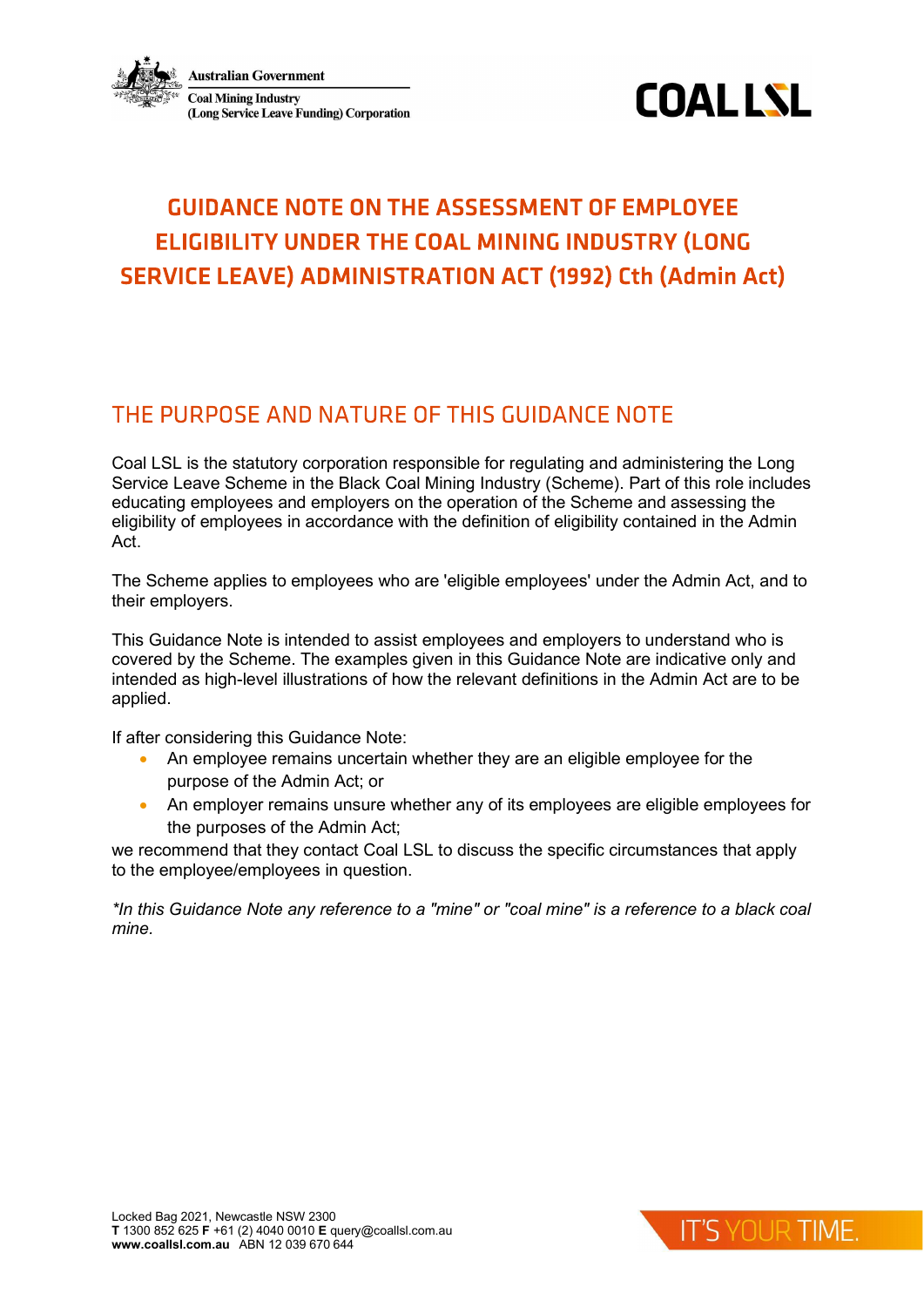

## WHAT IS THE DEFINITION OF AN ELIGIBLE EMPLOYEE?

To be considered an eligible employee, an individual must satisfy one of the definitions contained in Section 4 of the Admin Act.

### Eligible employee means:

(a) an employee who is employed in the black coal mining industry by an employer engaged in the black coal mining industry, whose duties are directly connected with the day to day operation of a black coal mine: or

(b) an employee who is employed in the black coal mining industry, whose duties are carried out at or about a place where black coal is mined and are directly connected with the day to day operation of a black coal mine; or

(c) an employee permanently employed with a mine rescue service for the purposes of the black coal mining industry: or

(d) a prescribed person who is employed in the black coal mining industry; but does not include a person declared by the regulations not to be an eligible employee for the purposes of this Act.

Note: For prescription or declaration by class, see subsection 13(3) of the Legislation Act 2003

In most circumstances, eligibility of an employee is established under either the definition in subsection (a) or the definition in subsection (b).

When assessing an employee's eligibility, the specific circumstances of each case must be considered. An employee will only be considered eligible if all aspects of one of the relevant definitions are satisfied.

| <b>Elements: Definition under Subsection</b>                                                                 | <b>OR Elements: Definition under</b>                                                                      |
|--------------------------------------------------------------------------------------------------------------|-----------------------------------------------------------------------------------------------------------|
| (a) of the Admin Act                                                                                         | <b>Subsection (b) of the Admin Act</b>                                                                    |
| 1. Employed in the black coal mining<br>industry;                                                            | Employed in the black coal mining<br>1.<br>industry;                                                      |
| 2. Employed by an employer engaged                                                                           | 2. Carries out their duties at or about a                                                                 |
| in the black coal mining industry;                                                                           | place where black coal is mined;                                                                          |
| and                                                                                                          | and                                                                                                       |
| Completes duties that are directly<br>3.<br>connected with the day to day<br>operation of a black coal mine. | 3. Completes duties that are directly<br>connected with the day to day<br>operation of a black coal mine. |

This Guidance Note considers a series of scenarios specific to the definitions in subsections  $(a)$  and  $(b)$ .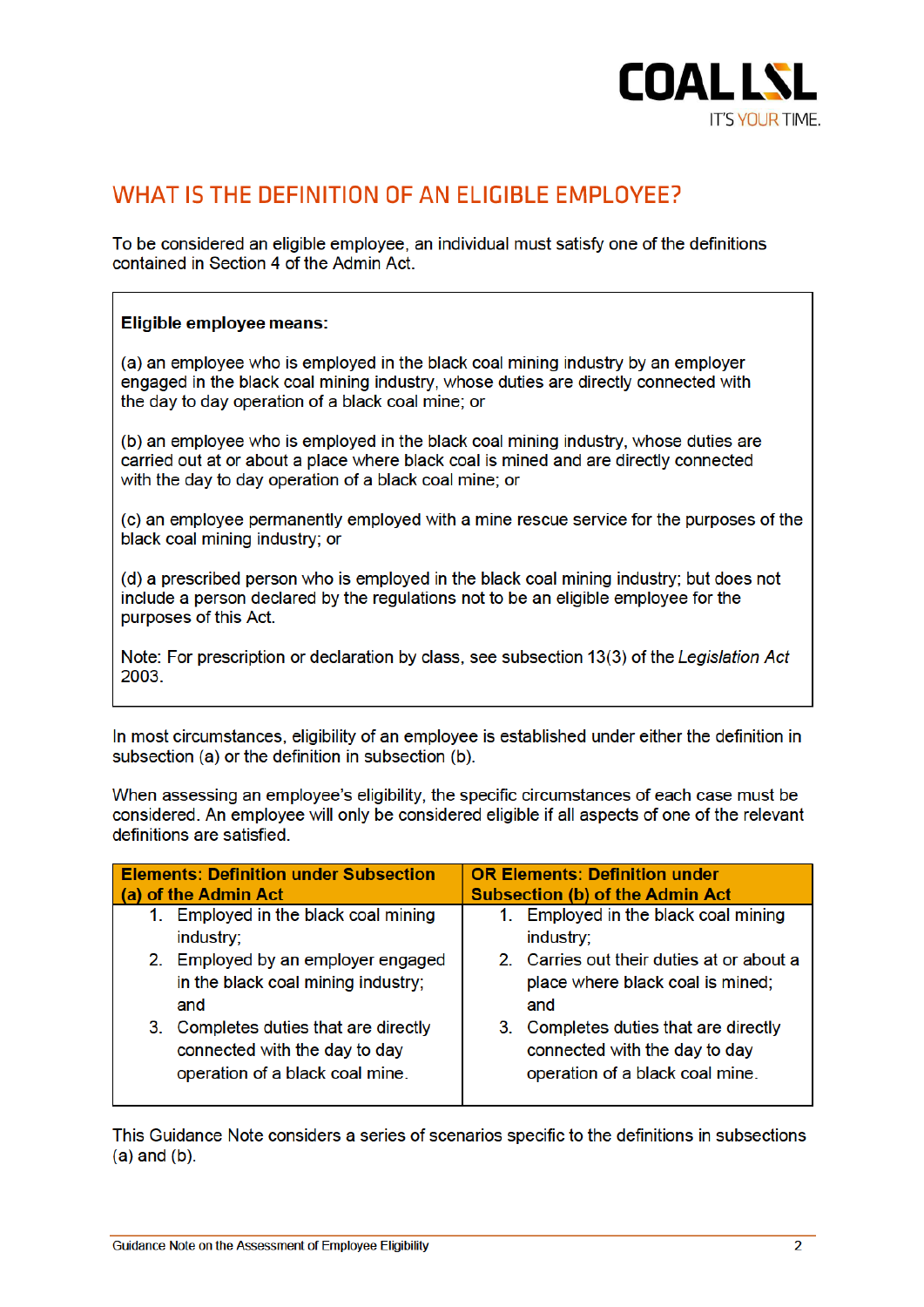

# WHEN MAY THE DUTIES OF AN EMPLOYEE BE DIRECTLY CONNECTED WITH THE DAY TO DAY OPERATION OF A BLACK **COAL MINE?**

A range of matters are considered when determining whether an employee's duties are directly connected with the day to day operation of a black coal mine, such as:

#### Nature of duties/work performed

Work must be connected to the mining operation. This applies regardless of work status e.g. full time, part time, casual, contract or skill/labour hire.

#### Work pattern

Work must be performed regularly and may be scheduled or embedded in the ongoing operation of the mine rosters and other work arrangements.

#### Location of work

The location of work is where duties are performed e.g. a mine site, an industrial park, or complex. The majority of time working must be at or about the place where black coal is mined.

In brief, we assess the circumstances in which the employee is employed to do their work.

NO SINGLE FACTOR IS DETERMINATIVE. ALL FACTORS ARE VIEWED IN TOTALITY.

## WHAT IS THE MEANING OF BLACK COAL MINING INDUSTRY?

Section 4 of the Admin Act says:

black coal mining industry has the same meaning as in the Black Coal Mining Industry Award 2010 as in force on 1 January 2010.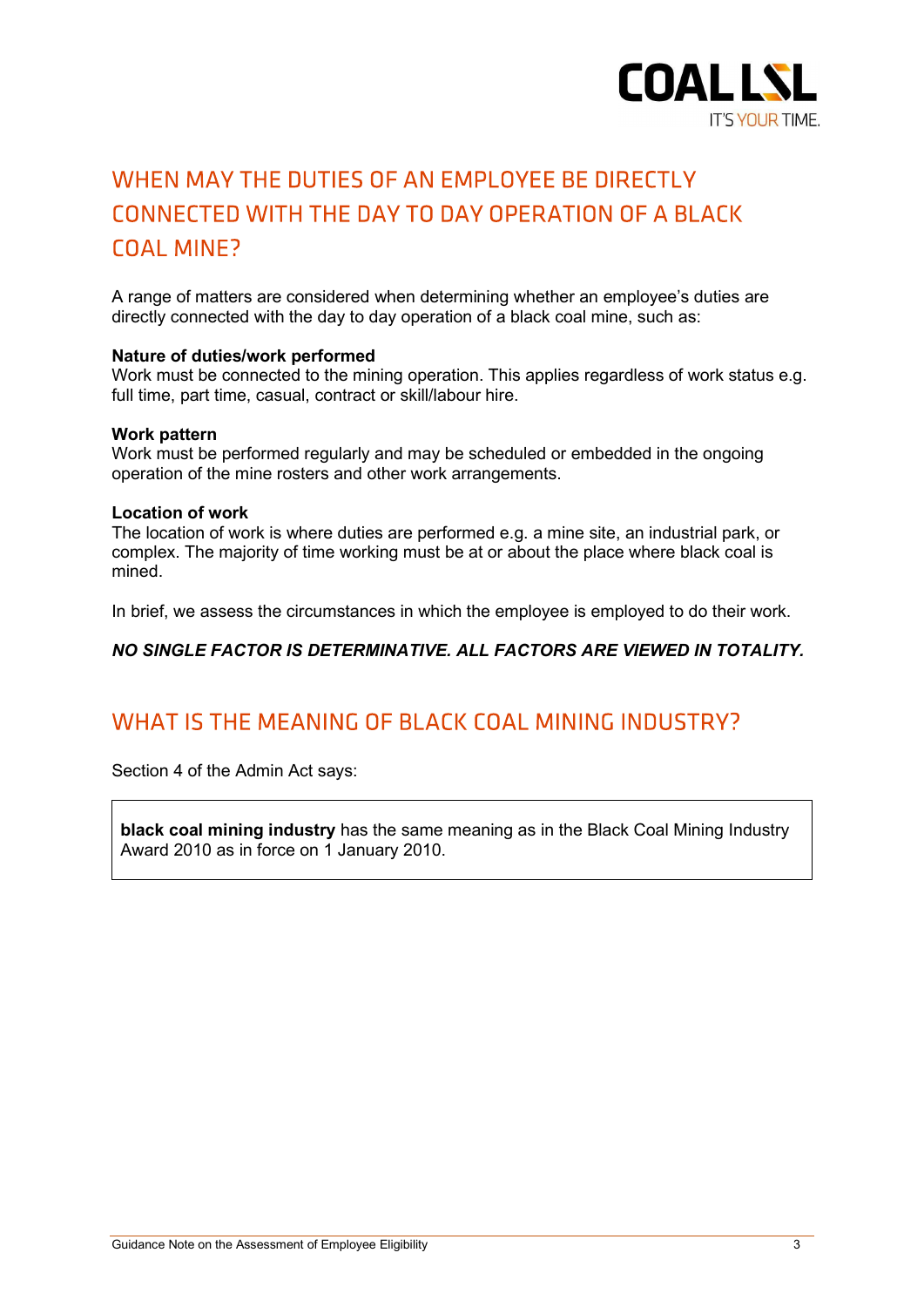

The following examples are considered employees of contracting companies whose predominant business is outside the black coal mining industry (i.e. not employers engaged in the black coal mining industry). As such, all scenarios are considered in relation to the definition in subsection (b).

## **Machinery Maintenance**

## **Example 1**

ABZ Contracting Pty Ltd (ABZ) is contracted to perform maintenance tasks on a specific make of vehicles as detailed in the contract with the operator of a black coal mine.

ABZ is the maintenance subsidiary of a major manufacturer of mining and quarrying equipment.

Under this arrangement:

- The employees commence work at the mine site or may drop into the ABZ's workshop on the way to the mine site to pick up a vehicle.
- The employees will work on the mine site for the duration of the working day.
- Periodically, some may briefly return to the workshop to pick up a particular tool or part.
- Upon the completion of their shift, the employees leave the mine and do not regularly return to ABZ workshop.
- The employees perform the same work as maintenance employees of the mine operator, though they often work on different makes of vehicle. ABZ's employees and the mine operator's employees often work alongside each other.
- Whilst ABZ provides "supervision" through a leading hand arrangement, the employees are subject to decisions of the mine operator regarding work priority and other requirements of the mine as determined by the supervisors of the mine operator.
- Some employees work the same rosters as the mine operator's employees and others work a different configuration of hours.

### Conclusion:

Employees are eligible employees under the definition in subsection (b) as:

- $\checkmark$  The employees are employed in the black coal mining industry.
- $\checkmark$  The duties are part of the routine ongoing operation, maintenance or servicing of plant or equipment (i.e. directly connected to the day to day operation of a black coal mine).
- $\checkmark$  Duties are completed at or about a place where black coal is mined.

In this case, and in light of the balance of information, the location of sign-on /off, provision of tools, manner of supervision was not sufficient to alter the determination of eligibility.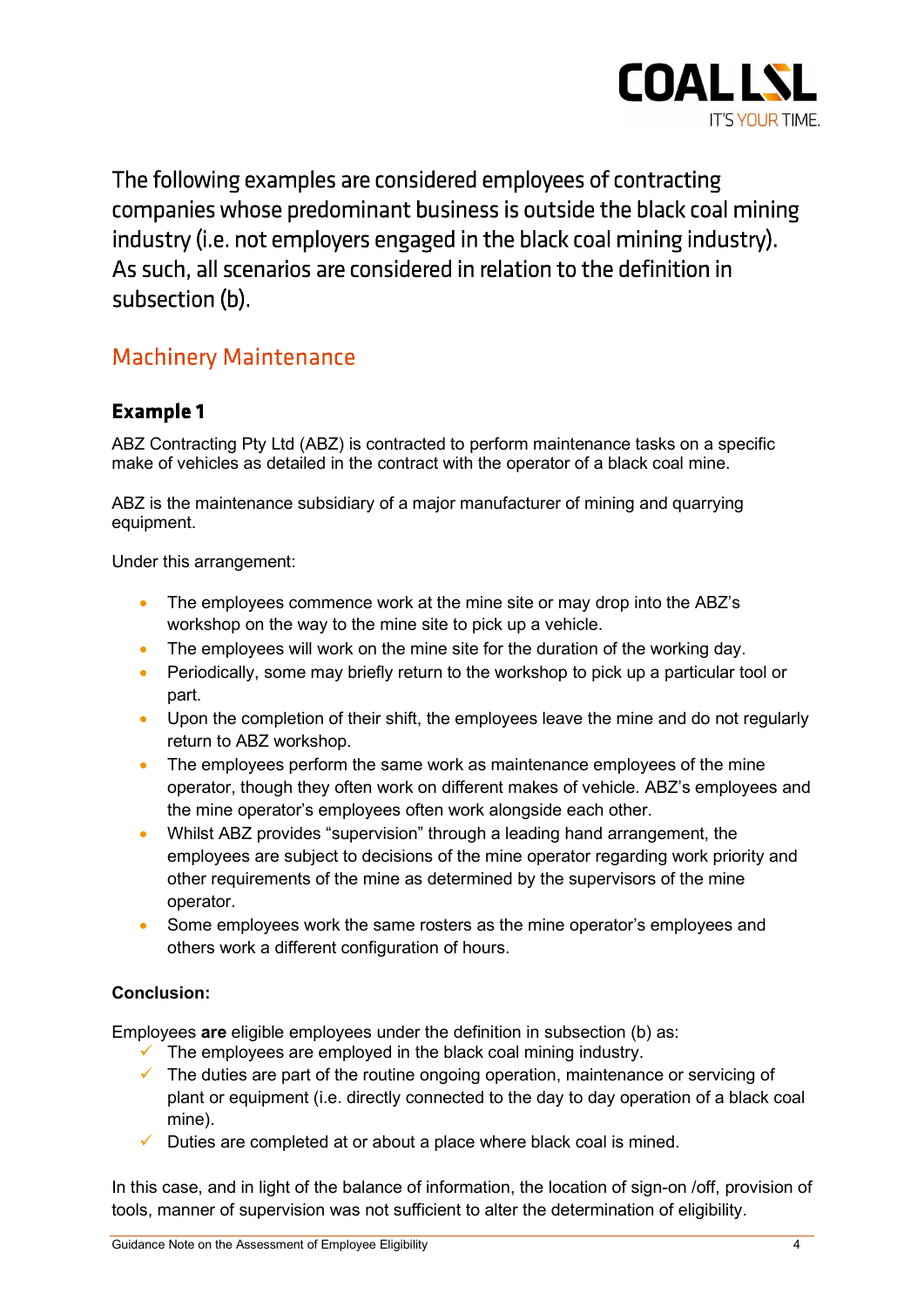

## **Example 2**

BCY Contracting Pty Ltd (BCY) performs exactly the same work as in example 1 except that its employees may be required to work on more than one black coal mine site on any one day or over a period of time.

The employees of BCY work permanently on black coal mine sites, subject to the minor variation in work patterns of the type described in example 1.

### Conclusion:

Employees are eligible employees under the definition in subsection (b) as:

- $\checkmark$  The employees are employed in the black coal mining industry.
- $\checkmark$  The duties are part of the routine ongoing operation, maintenance or servicing of plant or equipment (i.e. directly connected to the day to day operation of a black coal mine).
- $\checkmark$  Duties are completed at or about a place where black coal is mined.

In this case, the completion of work at several black coal mine sites is not determinative.

### **Example 3**

DXW Pty Ltd (DXW) performs exactly the same work as in example 1, however one or more employees of DXW occasionally do not work a full week on the coal mine site, instead working one to two days at the company workshop or another client site.

### Conclusion:

Employees are eligible employees under the definition in subsection (b) as:

- $\checkmark$  The employees are employed in the black coal mining industry.
- $\checkmark$  The duties are part of the routine ongoing operation, maintenance or servicing of plant or equipment (i.e. directly connected to the day to day operation of a black coal mine).
- $\checkmark$  Duties are completed at or about a place where black coal is mined.

In this case, the variation in work patterns described above only involves a marginal change to the predominant work pattern of employees, such that their work is still substantially in the black coal mining industry.

### **Example 4**

EUV Contracting Pty Ltd (EUV) performs exactly the same work as in example 1, however as a matter of company practice, the employees are required to report to EUV's workshop on each shift prior to commencing work at the black coal mine site.

### Conclusion:

Employees are eligible employees under the definition in subsection (b) as:

- $\checkmark$  The employees are employed in the black coal mining industry.
- $\checkmark$  The duties are part of the routine ongoing operation, maintenance or servicing of plant or equipment (i.e. directly connected to the day to day operation of a black coal mine).
- $\checkmark$  Duties are completed at or about a place where black coal is mined.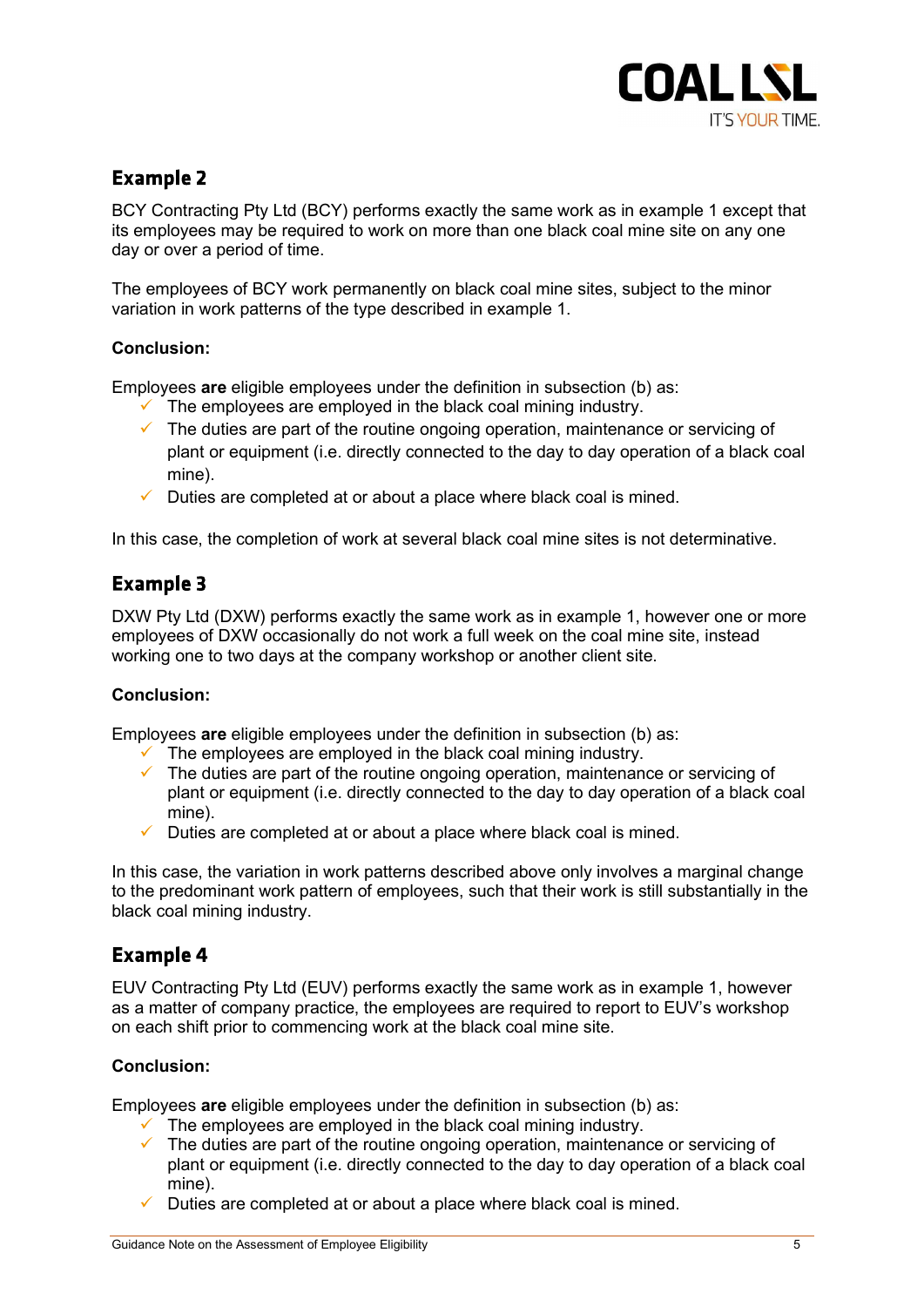

In this case, the location of sign-on /off, provision of tools, manner of supervision is not persuasive in the determination of eligibility.

## **Example 5**

MUV Contracting Pty Ltd (MUV) is a general mechanical contractor that employs a small number of employees who work exclusively on black coal mines performing continuous maintenance and general routine break down work on mining equipment.

Under this arrangement:

- MUV employees work their own roster consisting of regular 10-hour shifts, however they are also subject to frequent call-backs outside of normal hours.
- MUV employees are not subject to the direct supervision of the mine operator and work autonomously to the maintenance employees of the mine operator.
- MUV employees work predominantly on three black coal mines within a mining district. The employees will work across the three mines as required but over a given period will spend the greatest amount of time on the largest of the three mines.
- MUV employees drive their work Utes directly from their own homes to their assigned mine site at the beginning of each shift and will drive home again from the mine site at the conclusion of the shift.
- Administrative work for MUV is performed out of the proprietor's domestic property.

### Conclusion:

Employees are eligible employees under the definition in subsection (b) as:

- The employees are employed in the black coal mining industry.<br>
The duties are part of the routine ongoing operation, maintenan
- The duties are part of the routine ongoing operation, maintenance or servicing of plant or equipment (i.e. directly connected to the day to day operation of a black coal mine).
- $\checkmark$  Duties are completed at or about a place where black coal is mined.

In this case, the proportion of time spent at each of the mine sites, location of the administration office and nature of the supervision are not determinative.

## **Example 6**

LZI Contracting Pty Ltd (LZI) enters into a contract with a coal company to provide maintenance work on a conveyor belt. The conveyor belt transports coal from the mine through the CHPP to a rail head or power station located several kilometres from the mine lease.

Under the arrangement:

- Maintenance work on the conveyor is also performed by employees of the mine operator. A single employee of LZI can perform work on any part of the conveyor belt but the substantial nature, circumstances and principal purpose of each employee's work is to maintain the conveyor belt within the mine site.
- Generally, the employees of LZI will commence work on the mine site, finish work on the mine site and spend the majority of time on the site.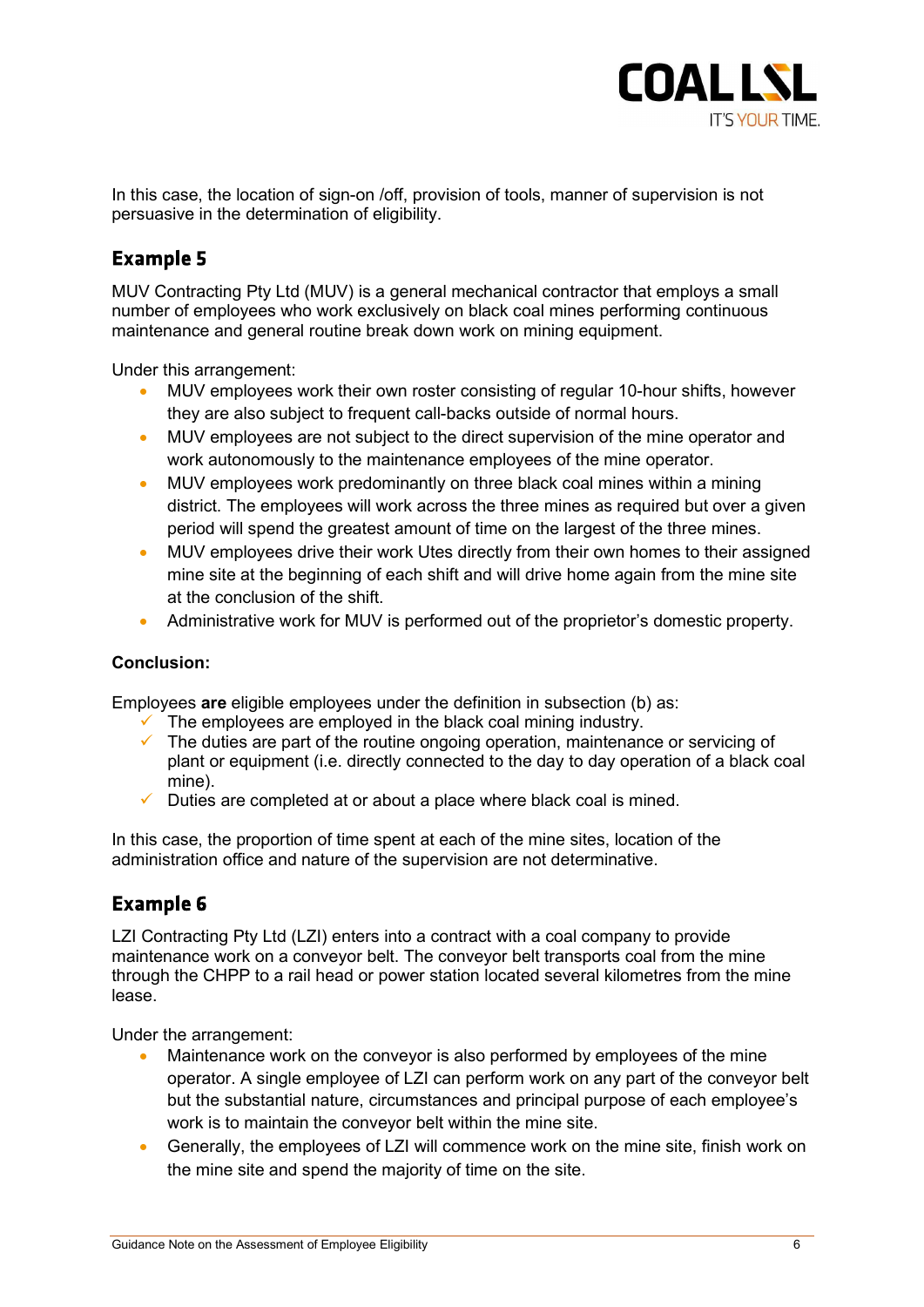

- Whilst the employees of the contractor may have their own supervision, it is the mine operator that ultimately determines the work priority and workplace rules, and the employees of the contractor can be directed by the mine operator's supervisor.
- The employees of the mine operator and contractor can work together, and the rosters are built around that occurrence.
- Whilst the contractor provides its own tools and equipment, the employees utilise the coal mine operator's facilities and amenities.

### Conclusion:

Employees are eligible employees under the definition in subsection (b) as:

- The employees are employed in the black coal mining industry.
- $\checkmark$  The duties are part of the routine ongoing operation, maintenance or servicing of plant or equipment (i.e. directly connected to the day to day operation of a black coal mine).
- Duties are completed at or about a place where black coal is mined.

In this example, the requirement to spend some time off the mine site to undertake the maintenance of this equipment does not alter the conclusion.

## **Machinery Construction / Machinery Maintenance**

### **Example 7**

FTS Contracting Pty Ltd (FTS) is contracted to supply and assemble a large piece of mining equipment on a black coal mine. This could be, for example, the construction of a drag line. FTS also holds the contract for ongoing maintenance of the equipment, once constructed:

- 1. Group 1 (Machinery Construction) the work is performed solely or largely by employees of FTS (albeit FTS may sub-contract). The assembly may take some months. Whilst the assembly occurs on the mine lease it is in an area that is separate from the ongoing production area of the mine. Upon completion of the project, the employees of FTS leave the site and return to its workshop.
- 2. Group 2 (Machinery Maintenance) following the assembly of the dragline, FTS leaves a crew in place at the mine on a permanent basis. The employees' role is to monitor and maintain the operation of the dragline.

### Conclusion:

Group 1 (Machinery Construction) – Employees are not eligible employees under the definition in subsection (b) as:

Work is in the construction of new equipment and it is not part of the day to day operation of the mine.

Group 2 (Machinery Maintenance) – Employees are eligible employees under the definition in subsection (b) as:

 $\checkmark$  The employees are employed in the black coal mining industry.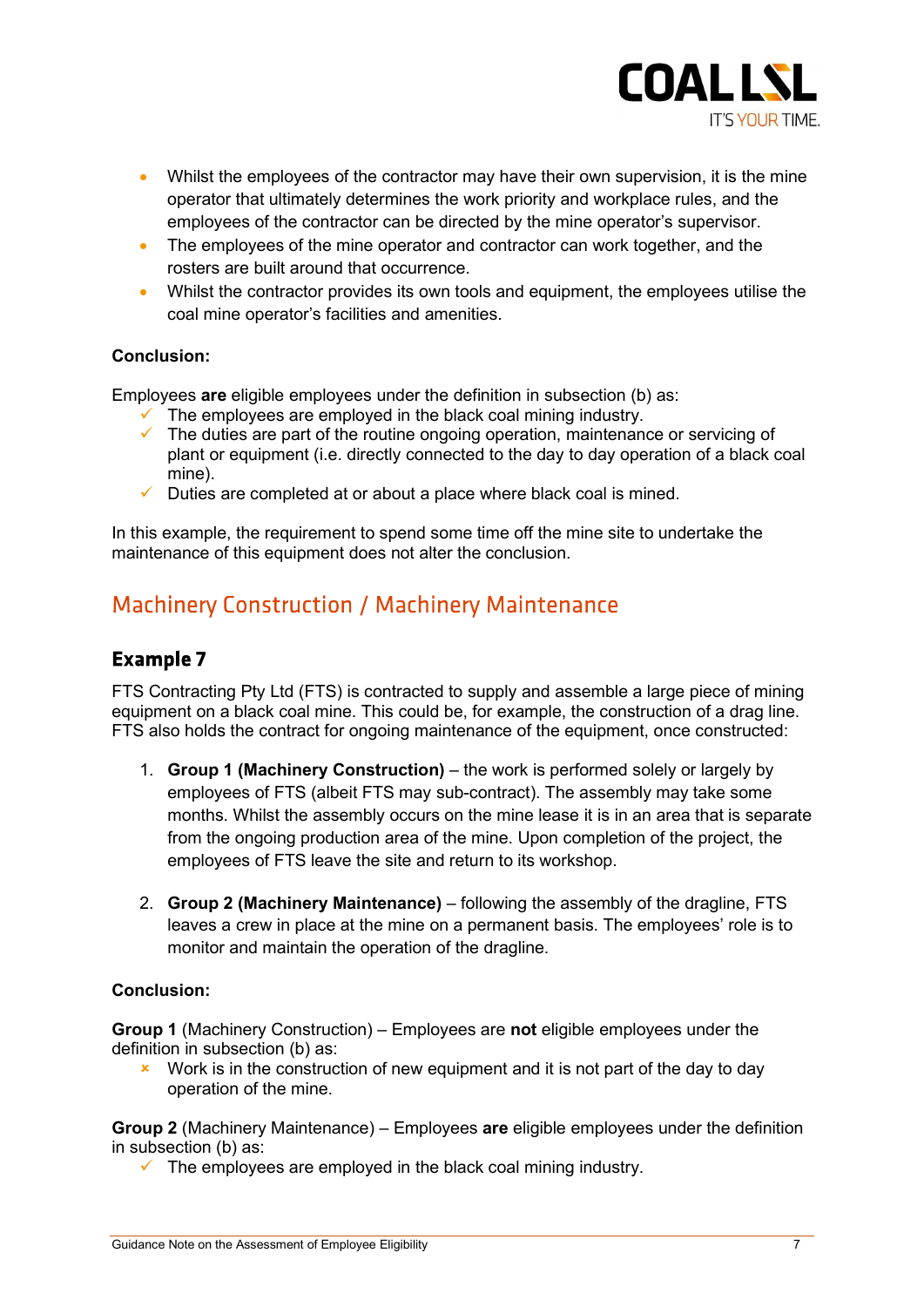

- $\checkmark$  The duties are part of the routine ongoing operation, maintenance or servicing of plant or equipment (i.e. directly connected to the day to day operation of a black coal mine).
- $\checkmark$  Duties are completed at or about a place where black coal is mined.

In this case, an employee of FTS Contracting Pty Ltd who commenced work during the construction of the machinery, but remained on site for the ongoing maintenance, would only be eligible from the time they commenced their maintenance duties.

### **Example 8**

DEF Pty Ltd (DEF) is engaged in the business of manufacturing, transporting and servicing heavy earthmoving and mine haulage equipment that is used in open cut mines. DEF has a contract with a black coal mine operator that includes two main components:

- 1. The supply and assembly of the heavy machinery on the mine site.
- 2. The provision of a permanent onsite maintenance crew consisting of diesel fitters, welders, mechanics and auto-electricians to repair and maintain the equipment it has supplied.

In this example, employees would be engaged in group 1 or 2 in isolation, not completing works from both categories.

### Conclusion:

**Group 1** – Employees are not eligible employees under the definition in subsection (b) as:

 $\cdot$  Work is in the construction of new equipment and it is not part of the day to day operation of the mine.

Group 2 – Employees are eligible employees under the definition in subsection (b) as:

- $\checkmark$  The employees are employed in the black coal mining industry.
- $\checkmark$  The duties are part of the routine ongoing operation, maintenance or servicing of plant or equipment (i.e. directly connected to the day to day operation of a black coal mine).
- $\checkmark$  Duties are completed at or about a place where black coal is mined.

If employees who are involved in both group 1 and group 2 of the work, eligible service would be limited to work completed under group 2.

## **Shutdown of Mining Production**

### **Example 9**

WYZ Contracting Pty Ltd (WYZ) is contracted to overhaul a drag line during a production shutdown period. It provides its own tools and equipment and supervision. The shutdown is for a period of 4 weeks and WYZ employees will leave the site upon completion of the work.

### Conclusion:

Employees are not eligible employees under the definition in subsection (b) as:

**Employees only performing activities during total production shutdown are not** performing duties that are part of the routine, ongoing operation, maintenance or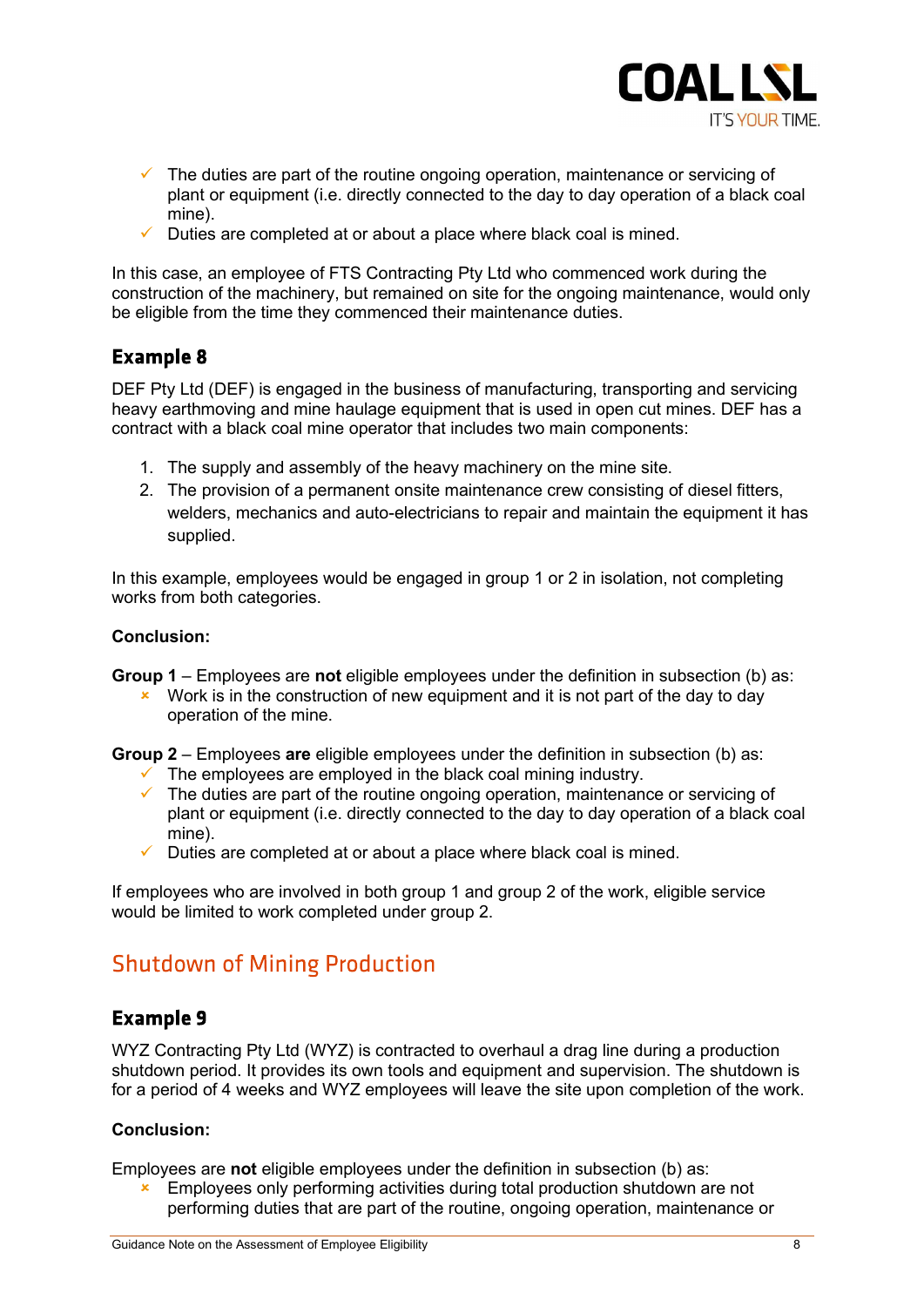

servicing of the plant or equipment (i.e. not part of the day to day operation of a black coal mine).

## **Off Site Machinery Maintenance**

### **Example 10**

A black coal mining company enters into a contractual arrangement with MNO Contracting Pty Ltd (MNO), a general engineering company that provides engineering and maintenance services to a range of industries, including the black coal mining industry.

The contract:

- Identifies the actual work to be performed, i.e. the overhaul of certain haul trucks used on the mine site.
- Has a fixed two-year term.
- Requires work to be performed off the mine site and at the workshop of MNO.
- Requires work to be performed solely by employees of MNO employees (albeit MNO may subcontract).
- Requires that at completion of the work, the vehicle or part of the vehicle (e.g. engine) is returned to the mine site.

### Conclusion:

Employees are not eligible employees under the definition in subsection (b) as:

 $\cdot$  The work is performed off the mine site (i.e. not at or about a place where black coal is mined).

In this case, whether the work was part of an ongoing contract or a one-off job is not a determining factor.

## Intermittent Machinery Maintenance / Work in Mixed Industries

## **Example 11**

STV Contracting Pty Ltd (STV) is engaged for a discrete project on identified work that consists of the overhaul of a number of haul trucks.

The contract:

- **Provides for the trucks to be taken out of service and completely overhauled.**
- Is performed on the black coal mine site in the mine operator's workshop.
- Requires that work is performed by STV employees.
- Requires that STV employees provide their own tools and equipment.
- Requires that work is supervised by STV employees.
- Provides that work is performed for a three-week period.
- States that upon completion, STV employees leave the mine site and perform work in other industries.

### Conclusion: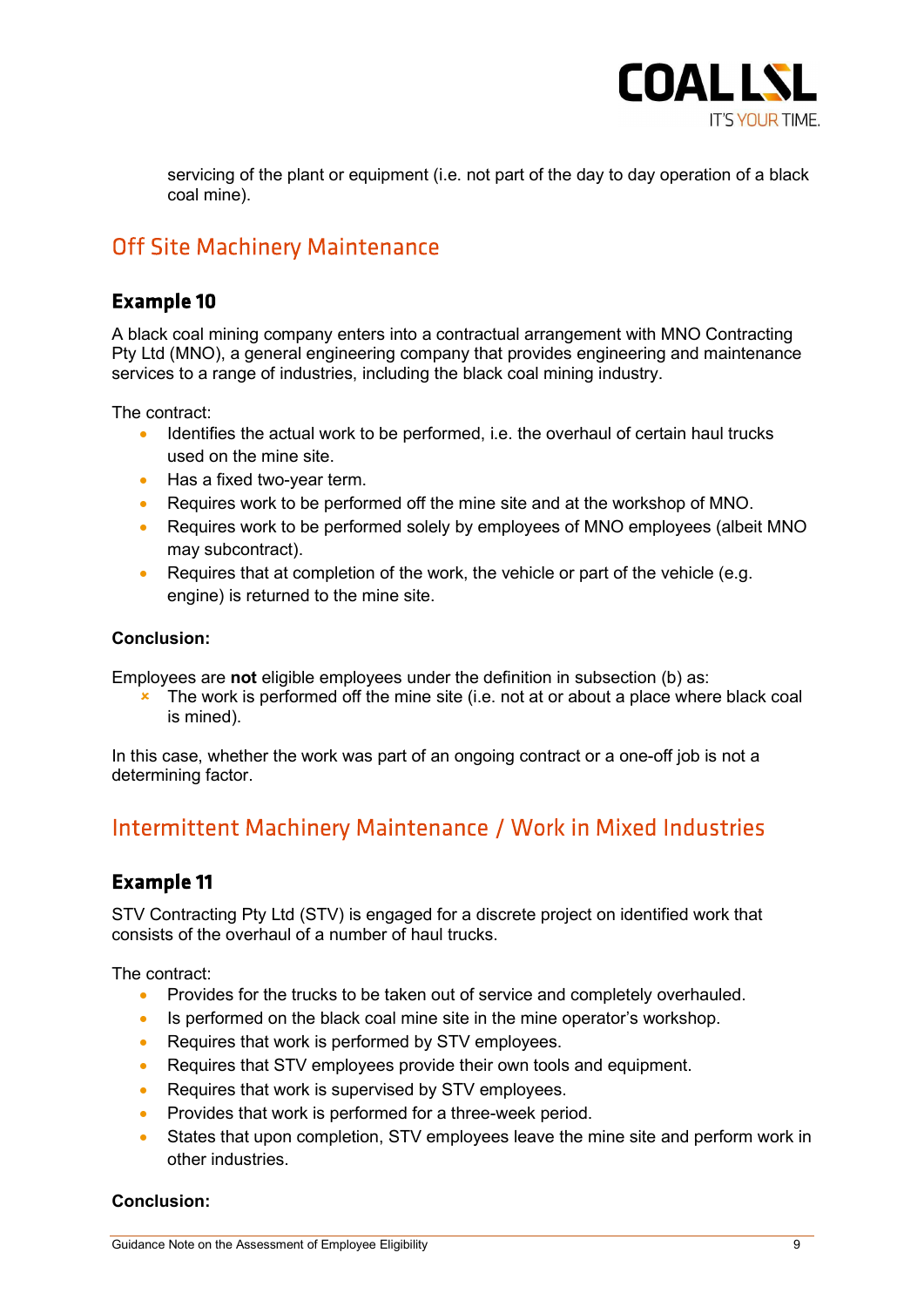

Employees are not eligible employees under the definition in subsection (b) as:

 When considering the totality of their employment, employees work briefly on a job before returning to work outside the black coal mining industry (i.e. the substantial industry of the employee is not the black coal mining industry).

## **Example 12**

456 Pty Ltd is an electrical contractor based in a major regional centre, working predominantly in the manufacturing and construction industry. However, the company is also undertaking an increasing amount of work in the black coal mining industry on an intermittent basis.

One such contract involves electrical repairs to a coal handling and preparation plant located on a coal mine and operated by the mine owner. The contract involves approximately five weeks of work for six employees. When all facts are taken into account, the employees concerned are not employed in the black coal mining industry.

### Conclusion:

Employees are not eligible employees under the definition in subsection (b) as:

**x** When considering the totality of their employment, employees work briefly on a job before returning to their usual work. These employees are not employed in the black coal mining industry.

The predominant industry of the employer and location of their operations is not a determinative factor.

### **Example 13**

JPR Pty Ltd (JPR) is contracted through an individual work order from the black coal mine operator to perform a specific maintenance task at the mine. This occurs on an ad hoc basis and the task is usually of a short duration i.e. up to a day.

JPR employees are based at the contractor's premises and travel from there to the mine site and return to the contractor's depot at the end of each job.

JPR can allocate any of its employees to perform the work. It is not necessarily the same employee on each occasion.

When considering the totality of their employment, employees work briefly on a job before returning to work outside the black coal mining industry i.e. the substantial industry of the employee is not the black coal mining industry.

### Conclusion:

Employees are not eligible employees under the definition in subsection (b).

### **Example 14**

UVX Contracting Pty Ltd (UVX) is contracted to perform specific maintenance work on plant and equipment on an ongoing basis, subject to the renewal/termination of the contract after a minimum set period.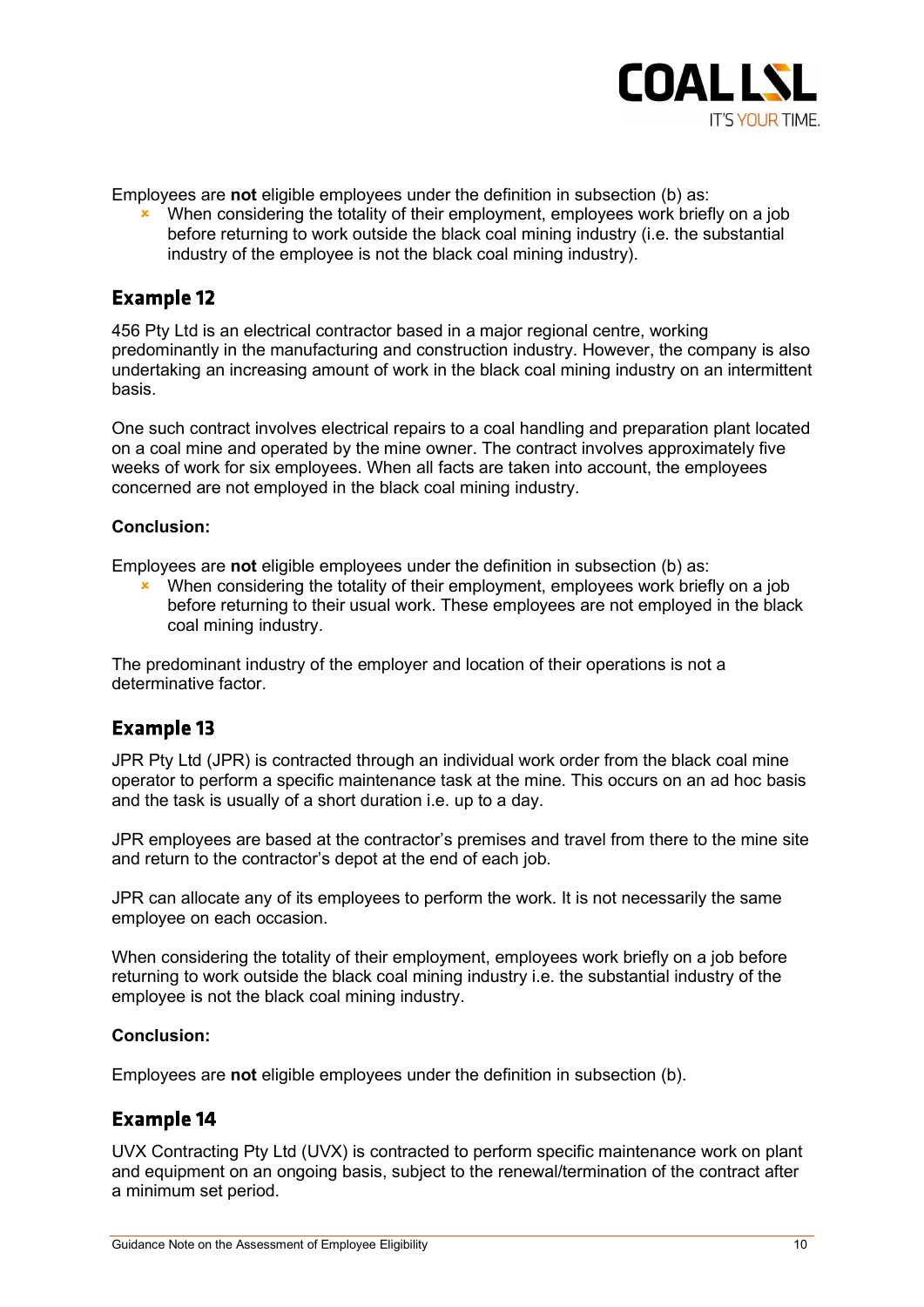

Under this arrangement:

- The work is performed by UVX employees on a periodic basis.
- The work is performed on the black coal mine site.
- UVX employees provide the tools and equipment to undertake the work.
- UVX employees undertake the work on 1–2 days per week, on average.
- UVX provides supervision of its employees.
- The UVX employees leave site upon completion of the work and return to UVX's workshop and perform other work at the direction of UVX.

When considering the totality of their employment, employees work briefly on a job before returning to work outside the black coal mining industry (i.e. the substantial industry of the employee is not the black coal mining industry).

### Conclusion:

Employees are not eligible employees under the definition in subsection (b).

## **Tyre Maintenance and Change-outs**

### **Example 15**

GRQ Contracting Pty Ltd (GRQ) is contracted to undertake the work of changing tyres on various vehicles used on a black coal mine site, for example water trucks, haul truck vehicles and loaders.

The work is performed on an ongoing basis by GRQ employees at a designated bay area adjacent to the main maintenance workshop on the mine site.

GRQ employees work under their own supervision and according to their own roster. There is limited contact with mine operator employees.

### Conclusion:

Employees are eligible employees under the definition in subsection (b) as:

- $\checkmark$  The employees are employed in the black coal mining industry.
- $\checkmark$  Tyre maintenance and change out work is required for continued operation of the mine (i.e. directly connected to the day to day operation of a black coal mine).
- $\checkmark$  Duties are completed at or about a place where black coal is mined.

In this case, the nature of employee supervision and roster arrangement is not determinative.

## **Diagnostics**

### **Example 16**

HON Contracting Pty Ltd (HON) is contracted to provide and perform diagnostic work on the black coal mine site vehicles. The diagnostic work is used to plan the maintenance process.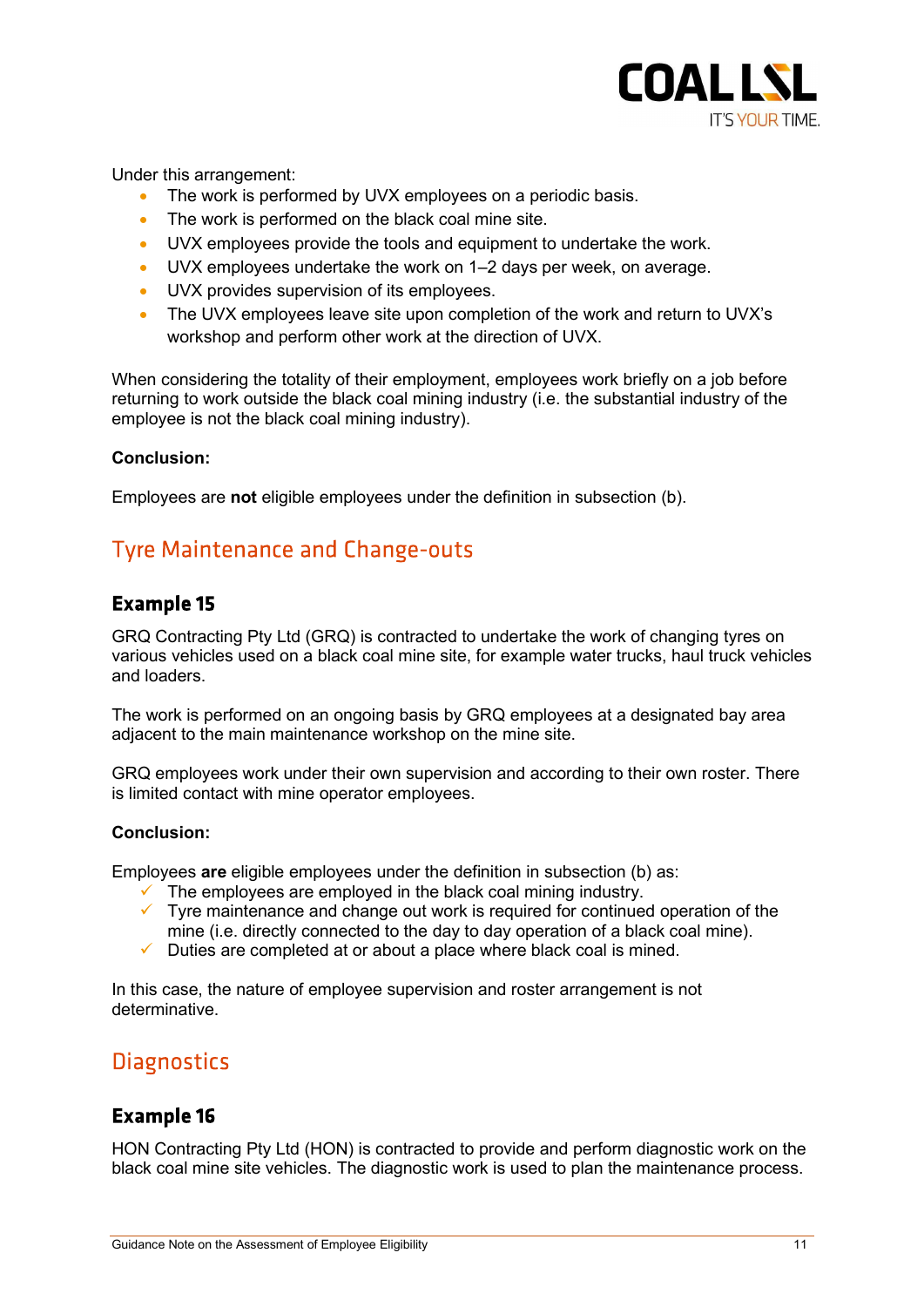

The contract has an ongoing duration. The contract covers mine site vehicles on a number of black coal mine sites and HON employees are engaged in this work on a full-time basis on these coal mines. The employees will only periodically visit HON's office located off site to pick up equipment or to update software.

The company provides its own supervision subject to the terms of the contract.

#### Conclusion:

Employees are eligible employees under the definition in subsection (b) as:

- $\checkmark$  The employees are employed in the black coal mining industry.
- $\checkmark$  The diagnostic work is a part of the routine maintenance or servicing of plant or equipment is (i.e. directly connected to the day to day operation of a black coal mine).
- Duties are completed at or about a place where black coal is mined.

### **Example 17**

DEF Pty Ltd (DEF) is engaged in the business of manufacturing, transporting and servicing heavy earthmoving and mine haulage equipment that is used in open cut mines. DEF Pty Ltd has a contract with a black coal mine operator.

DEF employees perform remote diagnostics that is conducted out of its regional headquarters located some distance from the coal mine. DEF's employees engaged in providing this service are predominantly based in the regional headquarters, with intermittent site visits.

#### Conclusion:

Employees are not eligible employees under the definition in subsection (b) as:

 $\overline{\phantom{a}}$  The work is predominantly performed off the mine (i.e. not at or about a place where black coal is mined).

## **Haulage**

### **Example 18**

JKL Pty Ltd (JKL) is a transport company that provides trucks and drivers to a number of customers in industries including stone quarrying, shipping and mining.

JKL has two types of employees:

- 1. Those who are based on a coal mine, solely transporting coal from the mine to a stockpile located on the mine lease.
- 2. Those who are engaged in transporting coal from the same mine stockpile to a power station or major manufacturing operation 60 kilometres away that utilise the coal as part of their production processes.

#### Conclusion:

**Group 1** – Employees are eligible employees under the definition in subsection (b) as:  $\checkmark$  The employees are employed in the black coal mining industry.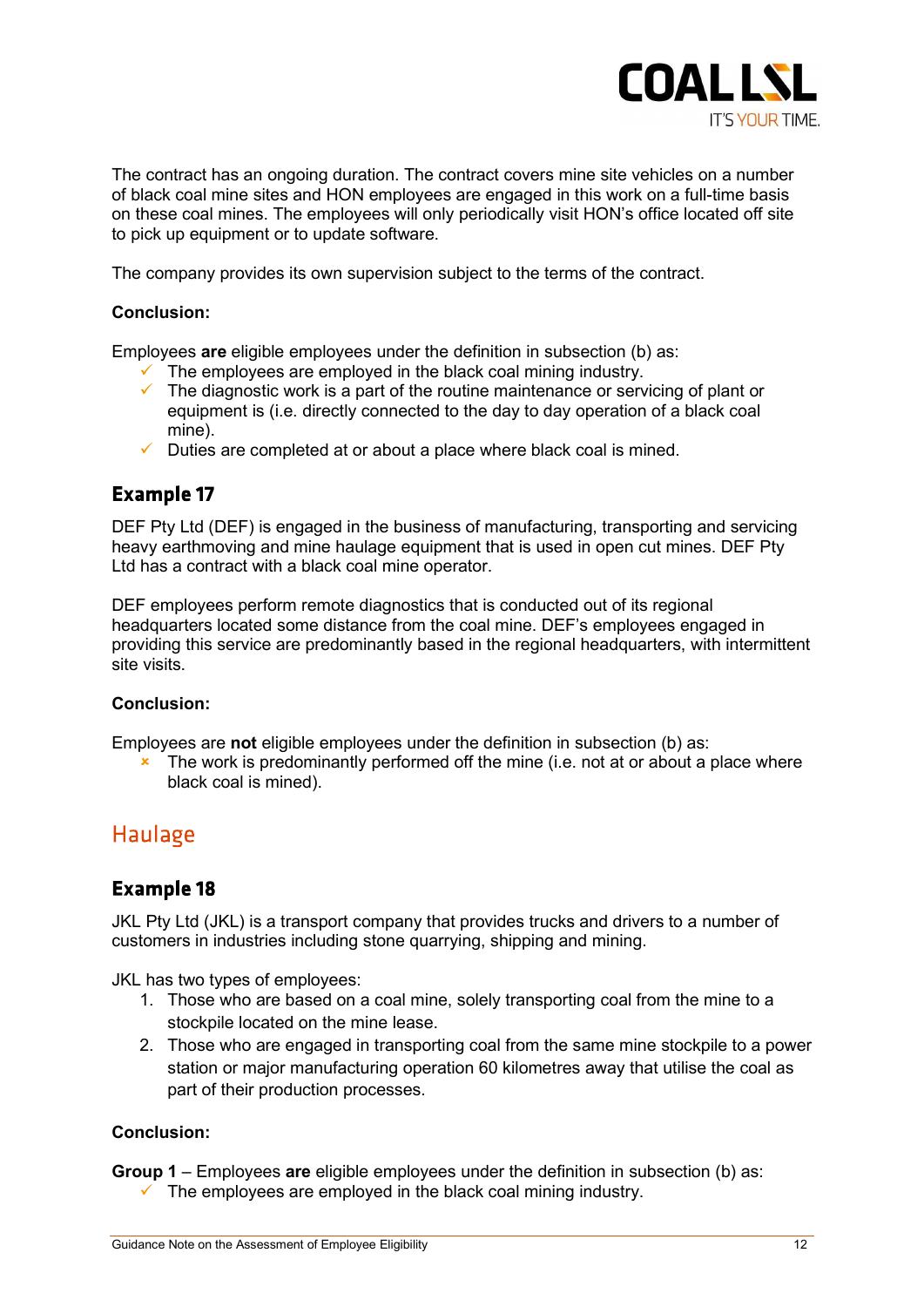

- Hauling coal within the mine lease is part of the day to day operation of a black coal mine (i.e. directly connected to the day to day operation of a black coal mine).
- Duties are completed at or about a place where black coal is mined.

Group  $2$  – Employees are not eligible employees under the definition in subsection (b) as:

 $\star$  They are hauling coal to a destination that is not at or about a place where black coal is mined.

If employees work in both group 1 and group 2, the employer would be required to assess the predominant work of the employees.

In this case, the predominant industry of the employer and location of their operations is not determinative.

## **Example 19**

ABC Pty Ltd (ABC) is an earthmoving and haulage contractor whose employees have been solely engaged in removing overburden, maintaining and repairing access roads and hauling coal on an open cut black coal mine in central Queensland. ABC employees work in close cooperation with employees of the mine operator and other contractors and are under the ultimate supervision of employees of the mine operator.

### Conclusion:

Employees are eligible employees under the definition in subsection (b) as:

- $\checkmark$  The employees are employed in the black coal mining industry.
- $\checkmark$  Removal of overburden, hauling coal within the mine lease and maintaining access roads are part of the day to day operation of a black coal mine.
- $\checkmark$  Duties are completed at or about a place where black coal is mined.

In this case, the ultimate supervision of the employees by the mine operator is not determinative in the assessment.

## **Cleaning**

## **Example 20**

KOS Pty Ltd (KOS) is contracted by a black coal mine operator to provide cleaning services at a mine site.

KOS supplies two cleaning services (working on different rosters):

- 1. Cleaners that attend to the site office and amenities. These cleaners work a parttime work roster of 4 hours a day and are solely supervised by KOS.
- 2. Industrial cleaners whose duties primarily involve using high pressure hoses to clean plant and equipment. This work is performed on a regular basis, either in the pit itself or in the workshop located on the mine site. These employees work a full-time roster of 10 hours per day. Whilst KOS provides supervision of the industrial cleaners by allocating work, the mine company supervisors are able to change the allocation of work and instruct employees in the operational and other requirements of the mine on a daily basis.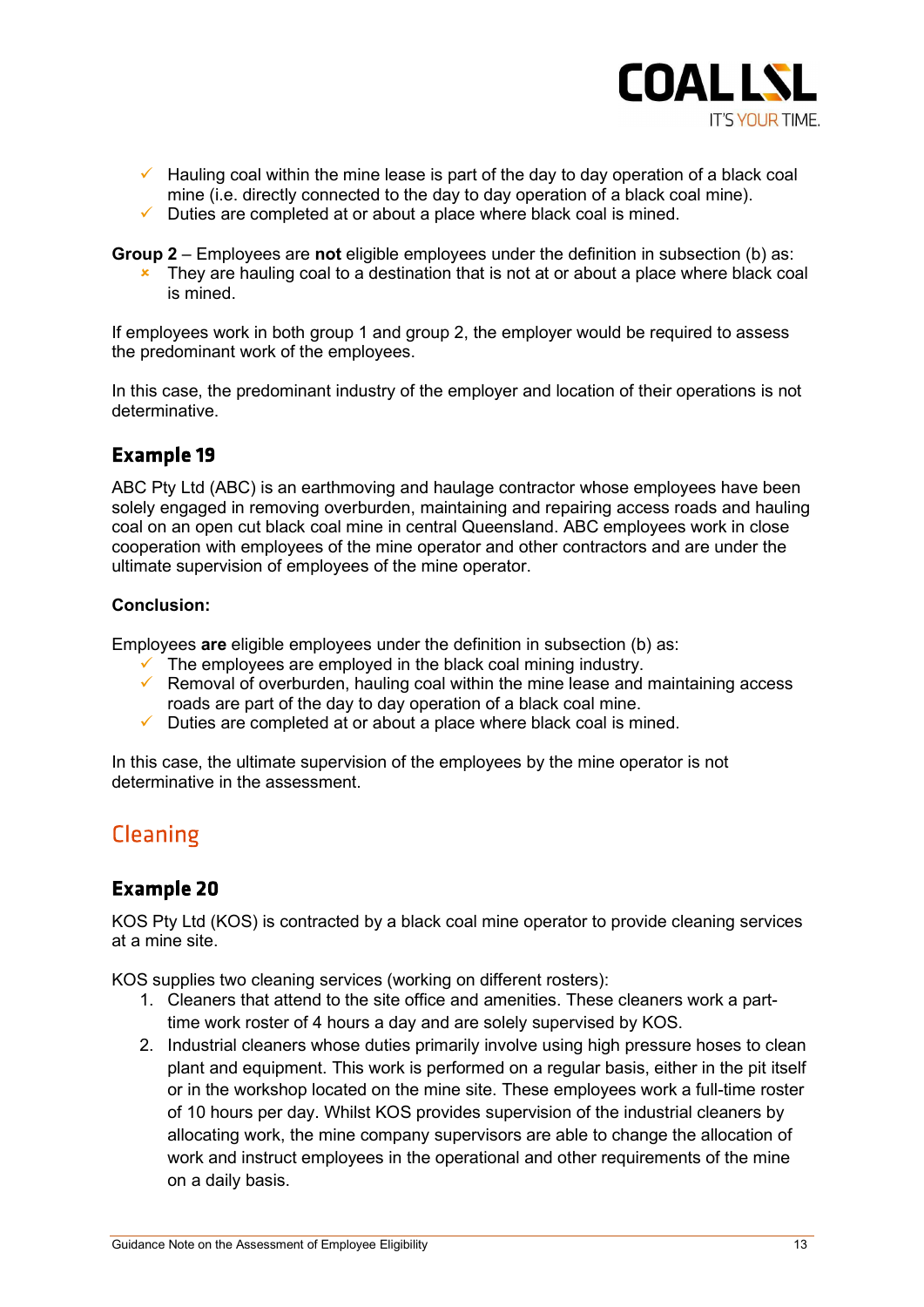

### Conclusion:

**Group 1** – Employees are not eligible employees under the definition in subsection (b) as:

 $\cdot$  Work is not required for the continuing operation of the mine (i.e. not directly connected to the day to day operation of a black coal mine).

Group 2 ('industrial') – Employees are eligible employees under the definition in subsection (b) as:

- $\checkmark$  The employees are employed in the black coal mining industry.<br> $\checkmark$  The cleaning of equipment is part of the routine maintenance or
- The cleaning of equipment is part of the routine maintenance or servicing of plant or equipment is (i.e. directly connected to the day to day operation of a black coal mine).
- Duties are completed at or about a place where black coal is mined.

## **Labour Hire**

### **Example 21**

123 Pty Ltd (123) provides supplementary labour services to a number of host companies in a range of industries, including black coal mining. 123's employees who are assigned to black coal mines work as an integrated part of the mine operator's workforce. The employees work similar rosters to employees of the mine site and are subject to the supervision of the mine operator's employees.

123's employees are classified as 'casuals' by their employer and are paid a loaded hourly rate in lieu of a number of award conditions. The normal pattern of employment of 123's employees assigned to coal mines is to work a weekly roster of 44 hours per week on a regular basis.

### Conclusion:

Employees are eligible employees under the definition in subsection (b) as:

- $\checkmark$  The employees are employed in the black coal mining industry.
- $\checkmark$  They are an integrated part of the mine site workforce and are therefore part of the day to day operation of a black coal mine.
- $\checkmark$  Duties are completed at or about a place where black coal is mined.

The levy will be payable by the employer for all hours worked by these employees.

## Professional, administrative and technical staff

### **Example 22**

727 Pty Ltd (727) is a major international company, providing heavy vehicles and support to several industries. 727 has a large number of operational, administrative, technical and professional employees, based in several locations:

- 1. 727 has its Asia-Pacific head office in Sydney which contains administrative, technical and managerial employees whose duties relate to the operation of 727 without direct involvement in the black coal mines it operates.
- 2. Regional office in Mackay which contain administrative, technical and managerial employees who only visit coal mines periodically.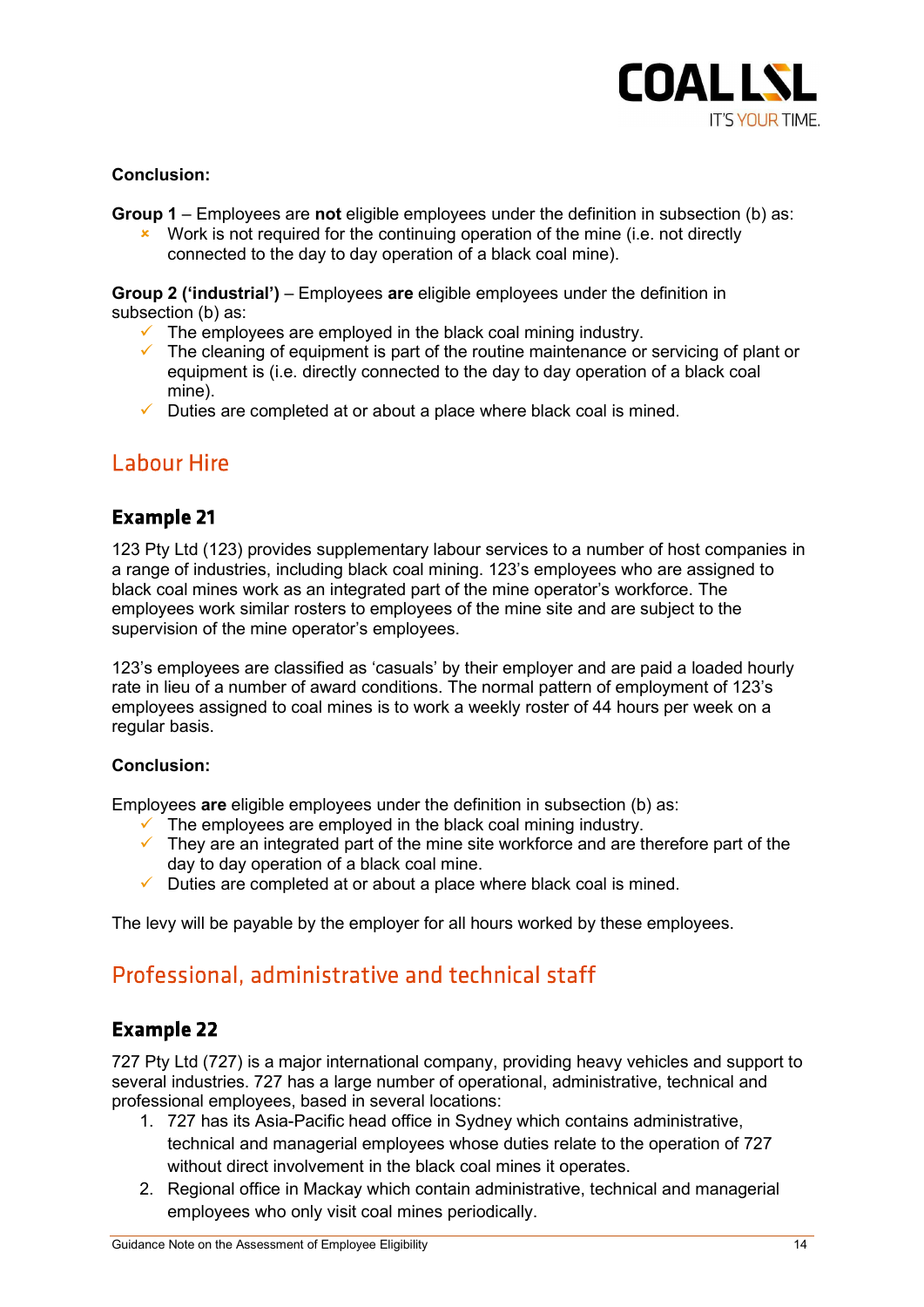

3. Town offices in Moranbah and Tieri which contain professional, technical and administrative employees whose duties are solely concerned with the day to day operation of three local black coal mines operated by 727. Employees in these offices also only visit coal mines periodically.

### Conclusion:

- Group 1 Employees are not eligible employees under the definition in subsection (b) as: **\*** Their duties not completed at or about a black coal mine.
- **Group 2** Employees are **not** eligible employees under the definition in subsection (b) as: **\*** Their duties not completed at or about a black coal mine.
- Group 3 Employees are not eligible employees under the definition in subsection (b) as: **\*** Their duties not completed at or about a black coal mine.

The following example considers employees of companies whose predominant business is the black coal mining industry (i.e. employers engaged in the black coal mining industry). As such, all scenarios are considered in relation to the definition in subsection (a).

## Professional, administrative and technical staff

## **Example 23**

GHI Pty Ltd (GHI) is a major international mining company with a large number of operational, administrative, technical and professional employees, based in several locations:

- 1. GHI has its Asia-Pacific head office in Brisbane which contains administrative, technical and managerial employees whose duties relate to the operation of GHI without direct involvement in the black coal mines it operates.
- 2. Regional offices in Mackay and Rockhampton which contain administrative, technical and managerial employees who only visit coal mines periodically.
- 3. Town offices in Moranbah and Tieri which contain professional, technical and administrative employees whose duties are solely concerned with the day to day operation of three local black coal mines operated by GHI.

### Conclusion:

**Group 1** – Employees are not eligible employees under the definition in subsection (a) as:

- **\*** Their duties are not directly connected to the day to day operation of a black coal mine.
- **\*** Completion of administrative duties in the corporate office of an employer engaged in the black coal mining industry is specifically excluded under clause 4.3(b) of the definition of the "black coal mining industry" in the Black Coal Mining Industry Award 2010.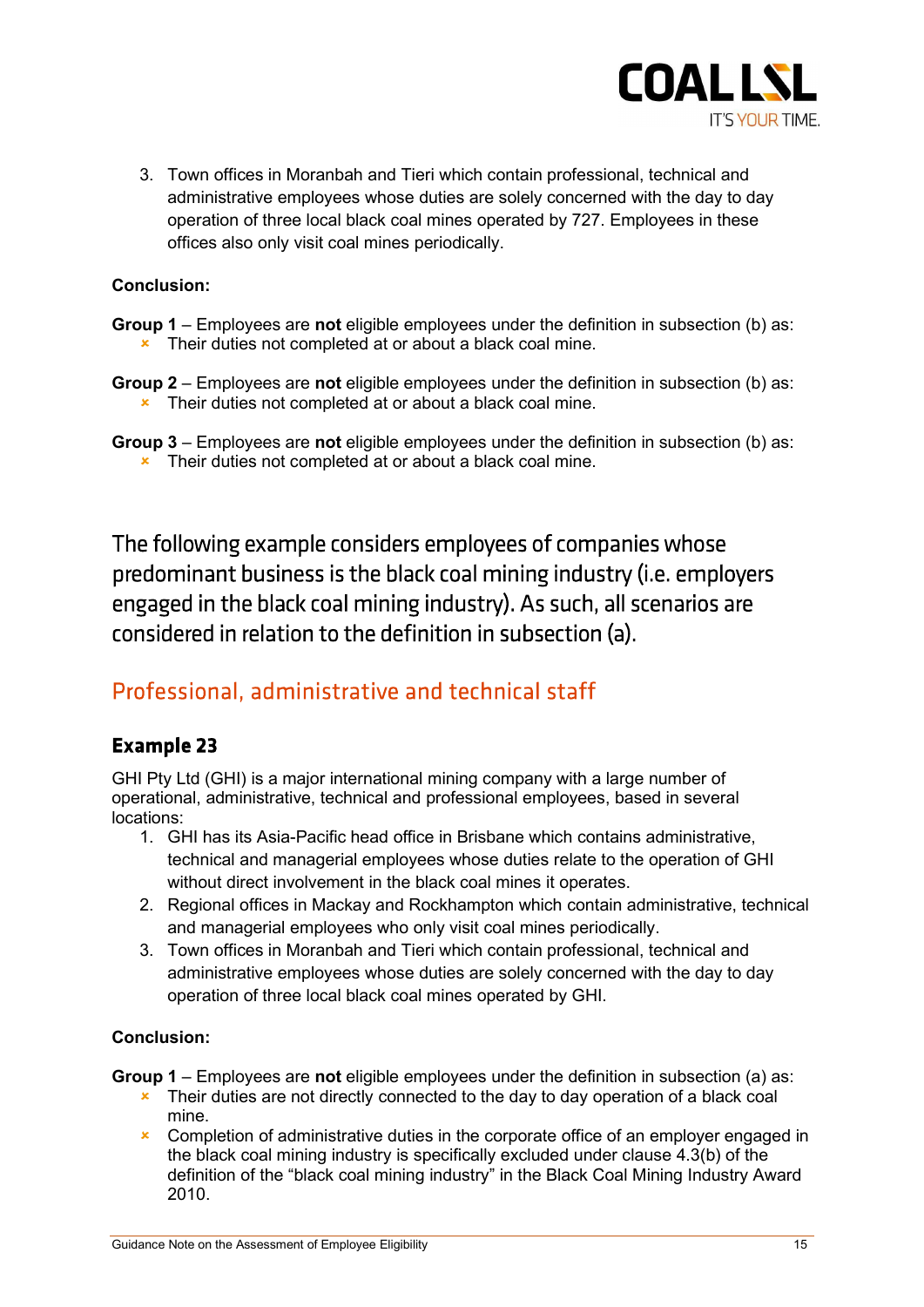

**Group 2** – Employees are not eligible employees under the definition in subsection (a) as:

- $\overline{\phantom{a}}$  Their duties are not directly connected to the day to day operation of a black coal mine.
- **x** Completion of administrative duties in the corporate office of an employer engaged in the black coal mining industry is specifically excluded from the definition of the black coal mining industry.

**Group 3** – Employees are eligible employees under the definition in subsection (a) as:

- $\checkmark$  The employees are employed in the black coal mining industry.
- $\checkmark$  They are employed by an employer engaged in the black coal mining industry.
- $\checkmark$  They complete duties that are solely concerned with the day to day operation of a black coal mine.

## **Emergency Services**

### **Example 24**

ZBY Services Pty Ltd (ZBY) is a company providing security and emergency response services to a broad range of industries, including the black coal mining industry.

ZBY is contracted to provide both security and emergency response personnel to a black coal mine site. In both cases, ZBY employees attend the mine site on rotating 10-hour shifts, such that at least two employees are on site at any one time. The employees allocated to the black coal mine site do not perform work in any other industries.

- 1. Group 1 Security Personnel are responsible for controlling site access ('gatehouse' attendance), drug and alcohol testing, speed and traffic management and general site security surveillance. In the event of a site emergency (e.g. medical incident), these employees do not have a key role in emergency response – they are required to follow the same procedures as any other person on the site.
- 2. Group 2 Emergency Services Personnel are responsible for the immediate medical and rescue response on the mine site and may (or may not) be qualified paramedics. On a daily basis, these employees may also assist with other site tasks such as drug and alcohol testing, speed and traffic management, maintenance of site safety equipment etc. In the event of a site emergency, these employees would immediately cease all other tasks to respond to the emergent situation.

### Conclusion:

Group 1 (Security Personnel) – Employees are not eligible employees under the definition in subsection (b) as:

 Security services including (but not limited to) controlling site access ('gatehouse' attendance), drug and alcohol testing, speed and traffic management and general site security surveillance are not directly connected to, the day to day operation of a black coal mine.

Group 2 (Emergency Services Personnel) – Employees are eligible employees under the definition in subsection (b) as:

- $\checkmark$  The employees are employed in the black coal mining industry.
- $\checkmark$  Duties are completed at or about a place where black coal is mined.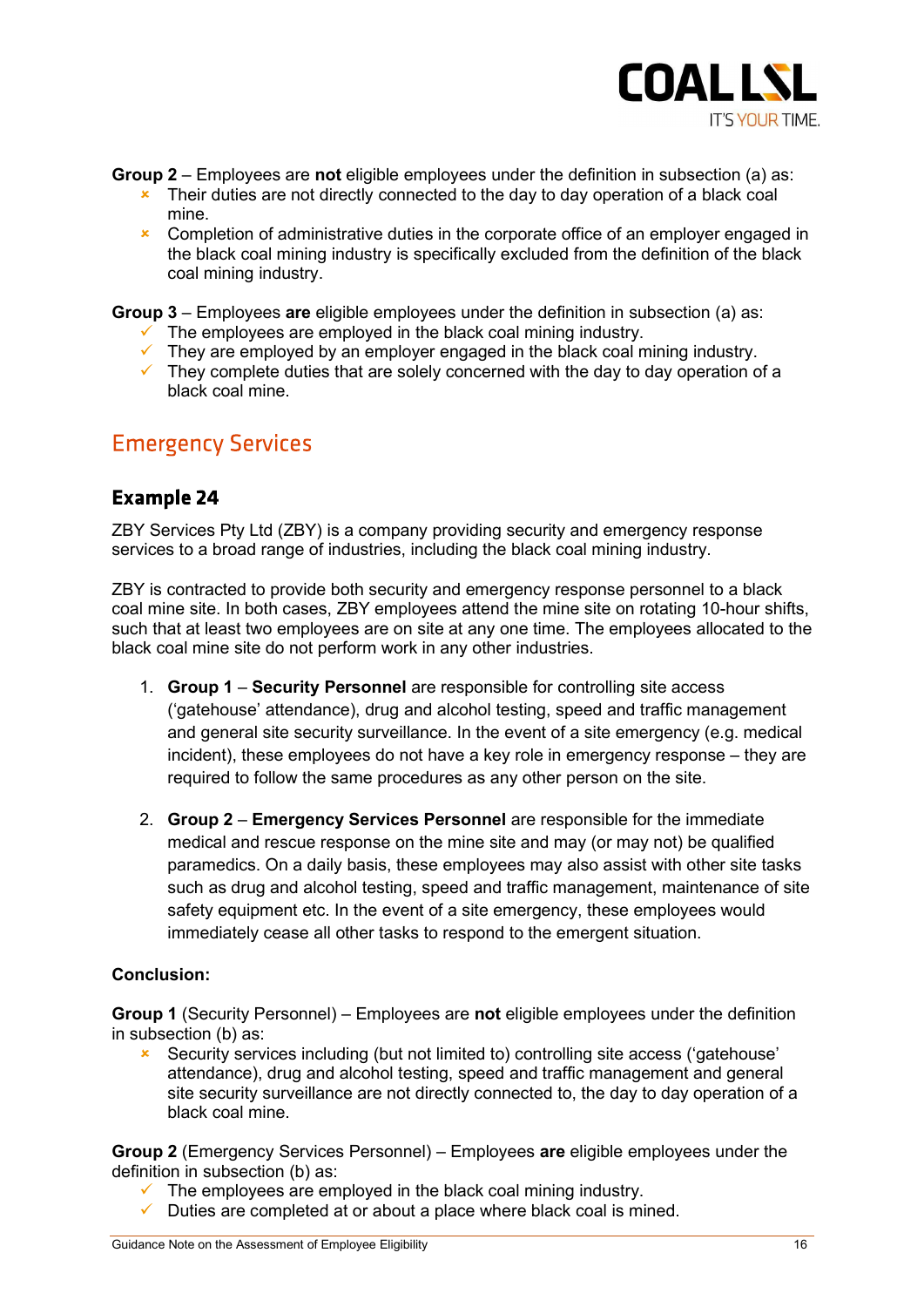

 $\checkmark$  The substantial nature, circumstances and principal purpose of the Emergency Services Personnel's work is to provide emergency response. The emergency response duties are required to allow the mine to continue to operate, and as such are directly connected to the day to day operation of a black coal mine.

For Group 2 employees, the fact that employees are occupied with other duties when not responding to emergencies does not alter the principle purpose of their employment as emergency respondents.

## **IT Services**

## **Example 25**

H26 Services Pty Ltd (H26) is an international IT services company providing personnel and services to a range of industries. H26 holds a contract to provide IT personnel to a black coal mine site, these personnel fall into two categories:

- 1. Group 1 (Administrative IT support) employees provide IT support to the mine site's staff on an 'as needs' basis. This support primarily includes hardware and software configuration, troubleshooting and maintenance for desktop computers, laptops and other administrative technology. These employees are based at the H26 head office in Brisbane and provide most of the support remotely. They may, on occasion, visit the site to set up new infrastructure.
- 2. Group 2 (Operational IT support) employees are rostered to work on the mine site on a seven-day rotating roster. Their duties include hardware and software configuration, troubleshooting and maintenance of computer monitoring systems for the operating longwall, site control room facilities and two-way radio systems. These employees may, from time to time, provide IT support for the administrative technology on site, as a matter of convenience.

### Conclusion:

Group 1 (Administrative IT support) – Employees are not eligible employees under the definition in subsection (b) as:

**\*** The work is predominantly performed off the mine and as such not performed at or about a place where black coal is mined.

Group 2 (Operational IT support) – Employees are eligible employees under the definition in subsection (b) as:

- $\checkmark$  The employees are employed in the black coal mining industry.
- $\checkmark$  The work is related to the maintenance or monitoring of mining equipment and/or are connected to essential monitoring of mine operations and is therefore, directly connected to the day to day operation of the mine.
- $\checkmark$  Duties are completed at or about a place where black coal is mined.